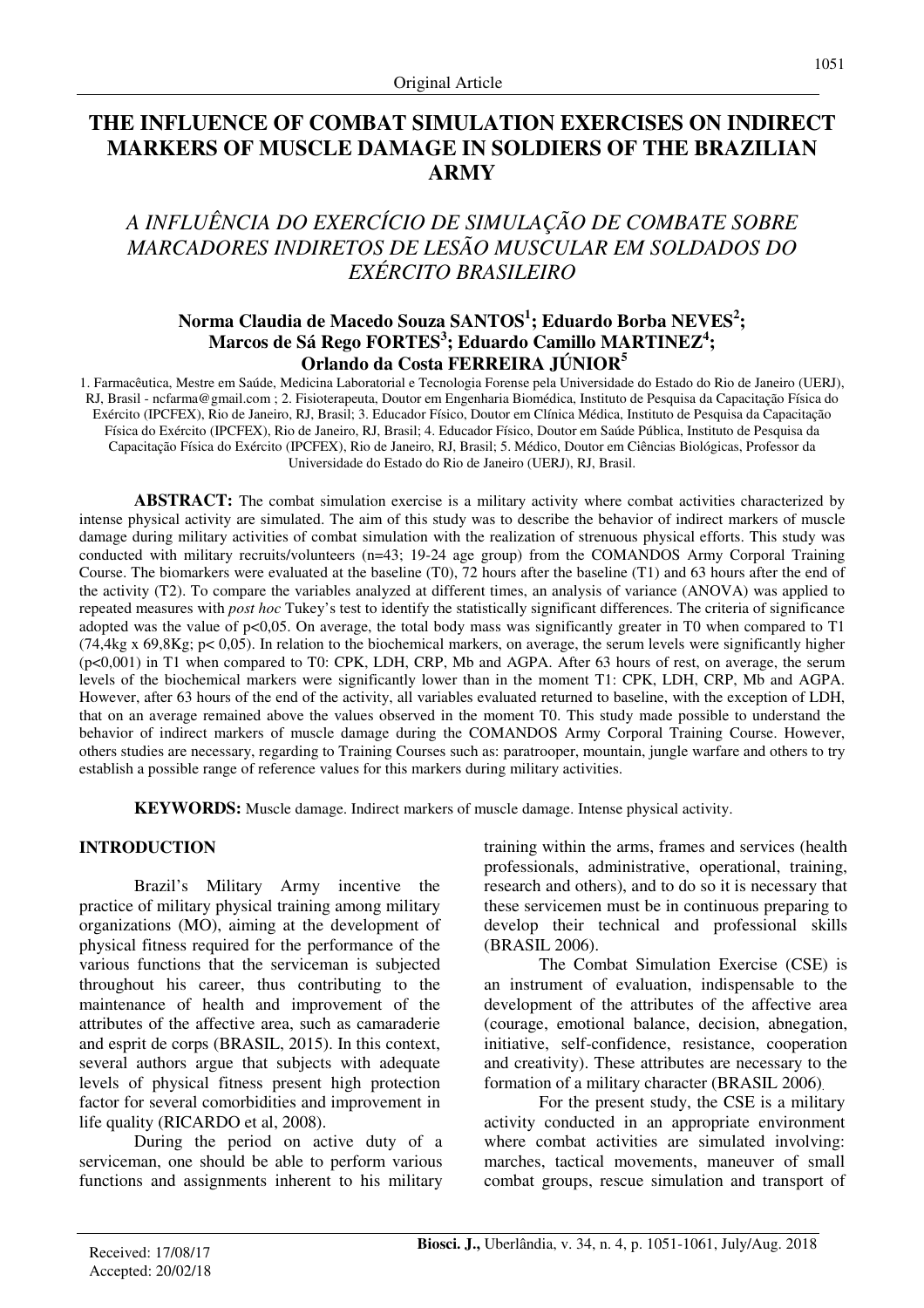wounded, action planning and military maneuvers, among other activities inherent to combat (BRASIL, 2014).

In order to perform those activities, this serviceman must have a high degree of physical fitness, psychological control and develop throughout the preparation and training with increase of the progressive load, seeking cardio respiratory endurance improvement, strengthening of the musculature to prevent the risks of fractures, sprains and muscle damage (BRASIL, 2015) (AMERICAN COLLEGE, 2009).

Some studies (HILL; WAHI et al. 2012), (MAGALHÃES 2008) (MONTEIRO; BRUM et al. 2011) have reported cases where servicemen are suspects of triggering adverse outcomes of Rhabdomyolysis during the performance of exercises that present the same characteristics of CSE in relation to conditions of extreme exercises. Rhabdomyolysis is defined as a clinical and laboratory syndrome caused by skeletal muscle necrosis due to the release of intracellular substances to the circulation (ROSA NG et al. ,2005).

The practice of intense exercise can result in muscle damage that can be evidenced by muscle pain of delayed onset, loss of strength, weakness, and increased blood levels of muscle proteins, including creatine phosphokinase (CPK), Lactate dehydrogenase (LDH), myoglobin (Mb), C-reactive protein (CRP), alpha 1-acid glycoprotein (AGPA) (TRICOLI 2001). The occurrence of muscle damage caused by overloads of physical activities is one of the main causes that may induce work leave of servicemen and may considerably heighten the cost of health treatments (PARR; CLARK et al. 2015).

The indirect methods adopted for muscle damage analysis are the most commonly used in studies due to easiness of collecting and, above all, due to its low cost when compared to direct methods (MRI and muscle biopsy) (BANFI; COLOMBINI ET AL. 2012). Examples of that are the dosages of creatine phosphokinase (CPK) and lactate dehydrogenase (LDH), enzymes involved in muscle metabolism and often found as muscle damage markers after strength training or intense physical activity. These enzymes are cytoplasmic and do not have the ability to cross the sarcoplasmic membrane barrier. Therefore, the increase in the serum concentration of these enzymes suggests that there was damage to the muscle membrane (ROSA NG et al, 2005), (BANFI; COLOMBINI et al. 2012).

There is no well-stablished knowledge about the behavior of muscle damage markers during intense military training activities, given that there is no universally accepted biomarker since it is multifactorial changes associated with individual physical fitness. Thus, clinical analysis become an important tool to serve as beacon, using modern techniques (auto analyzers and molecular biology) that can act as support for clinical diagnosis in outcome situations to several pathologies, such as rhabdomyolysis (Burtis, Ashwood et al. 2008 ). This knowledge can facilitate the identification of a referential pattern which should include the standardization between race, gender, age, biological variability and biochemical response to this type of activity (BRASIL, 2015), (BURTIS; ASHWOOD et al. 2008 ) and (HENRY 2012).

In this sense, the present study aimed to describe the behavior of the indirect markers of muscle damage during the military activities of combat simulation with the realization of intense physical efforts.

## **MATERIAL AND METHODS**

This is an observational study performed with a population of 43 military recruits, male, aged between 18 and 23 years (median 19 years; 19-22, P25% -P75%, respectively) volunteers to the COMANDOS Army Corporal Training Course (CACTC) from the 1st Command Action Battalion (1º Batalhão de Ações de Comandos - BAC / GO), that were submitted to Combat Simulation Exercise – CSE (BRASIL, 2006). The CSE was carried out during June of 2015.

Initially, after the volunteers' compliance to participate in the research, Statement of Information to Institutions and Free and Informed Consent Form were signed. The study was approved by CONEP's (*Conselho Nacional de Saúde*) Ethics Committee with opinion n° 1.220.233. Then, a lecture to the military troops from the 1st Command Action Battalion (ACB - GO), submitted to Combat Simulation Exercise (CSE), was performed, in order to inform them about the aims of the study, the methodology, the voluntariness to participate and also to inform them that the results would be disclosed within the Military Organization and the Department of Culture of the Army (*Departamento de Ensino e Cultura do Exército - DECEx*) to be widespread in the military doctrine of educational institutions.

All the volunteered servicemen that were considered fit after medical visit were included in this study. Though, the volunteers who requested to be disconnected (singular pretension) at any time of course were all excluded, along with the ones that,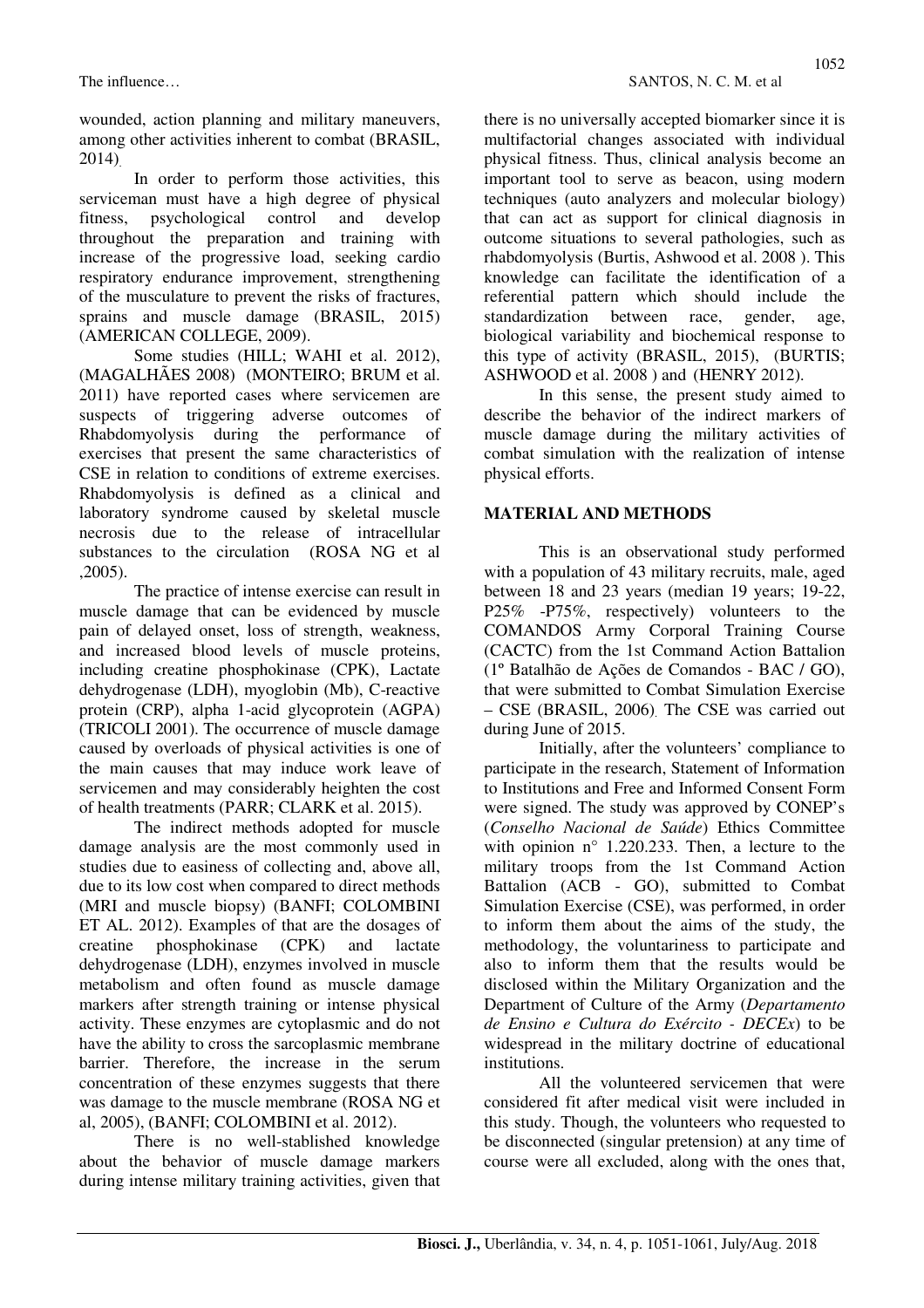or for technical or physical or health failure did not meet the purposes of the training course.

#### **Study design**

Data collection happened in three moments (Figure 1). The first was at the baseline (T0) before



**Figure 1.** Study design

#### **CSE characterization**

The SCE was held after the 5th week of the beginning of the CACTC on the Actions and Command Battalion (ACB), MO subordinated to the Special Operations Command (*Comando de Operações Especiais - COPESP*) in the city of Goiânia, the course was distributed in 4 full days of 24-hour of continuous operations, where volunteers were evaluated on their leadership potential in combat, through the manifestations of the main attributes of the affective area: endurance, camaraderie, emotional balance, decision, abnegation, initiative, self-confidence, cooperation and creativity.

The intensity of the physical activity performed was monitored by means of distance traveled, measured by GPS, perceived exertion, by the adapted Borg Scale of 10 (BORG 2000) and the percentage of transported cargo. The cargo consisted of a backpack with an average weight of 25kg containing uniforms, ammunition, items of personal use, annotation material, medical supplies, two canteen filled with water, rifle weapons 7.62mm and a machete. Besides that, they also shared the transport of a machine gun Mag model, and also communication material that were carried in turns by all members of the patrol during the 25km march.

The aim of both physical and psychological distress of volunteers is to bring them closer to real combat situations. At the end of the SCE, the volunteers performed workshops with tasks considered simple (to recover food released by parachute, prisoners' rescue, injured transportation, attacks on enemy stations, security patrol) and all workshops were held with monitored runtime, and division of tasks and team under the evaluation of trainers. Volunteers were offered complete R2 ration, military power supplied to servicemen during ground operations and also liquids (saline / water) (Table 1).

|                                                          | Daily activities of the CSE |                     |                                 |                 |  |  |  |  |
|----------------------------------------------------------|-----------------------------|---------------------|---------------------------------|-----------------|--|--|--|--|
| Characterization CSE (5th week)                          | 1th day                     | 2 th day            | 3 th day                        | 4 th day        |  |  |  |  |
| Liquid Intake                                            | 4L                          | 3L                  | 2L                              |                 |  |  |  |  |
| Feeding                                                  | Ration<br>R <sub>2</sub>    | 1/2<br>Ration<br>R2 | 1/3<br>Ration<br>R <sub>2</sub> |                 |  |  |  |  |
| Workshops physical activity continues                    | yes                         | yes                 | yes                             | yes             |  |  |  |  |
| Hours of sleep                                           | 2 <sub>h</sub>              | 2 <sub>h</sub>      | 1 <sub>h</sub>                  | --              |  |  |  |  |
| March time walking 25 km / day                           | 6 h                         | 8 h                 | 8 h                             | 6 h             |  |  |  |  |
| transportation of cargo (backpack and complete uniforms) | $25 \text{ kg}$             | $25 \text{ kg}$     | $25 \text{ kg}$                 | $25 \text{ kg}$ |  |  |  |  |
| Body weight (measured scale)                             | yes                         | yes                 | yes                             | yes             |  |  |  |  |
| Completing the questionnaire Borg 10                     | yes                         | yes                 | yes                             | yes             |  |  |  |  |
| Medical inspection                                       | yes                         | yes                 | yes                             | yes             |  |  |  |  |

**Table 1.** Characterization performed at the 5th week after the start of CACTC during the first four days of military activity of the combat simulation exercise, Goiânia – GO, Brazil, 2015.

CACTC = the COMANDOS Army Corporal Training Course. L= Liter;  $Kg =$  kilogram; h = hours. R2 = complete ration (dried food, breakfast, lunch and dinner, provided the military during ground operations).

the beginning of the activities, the second was at T1 moment, after 72 hours from the baseline, and the third was at T2 moment, after 63 hours after the end of the military activity.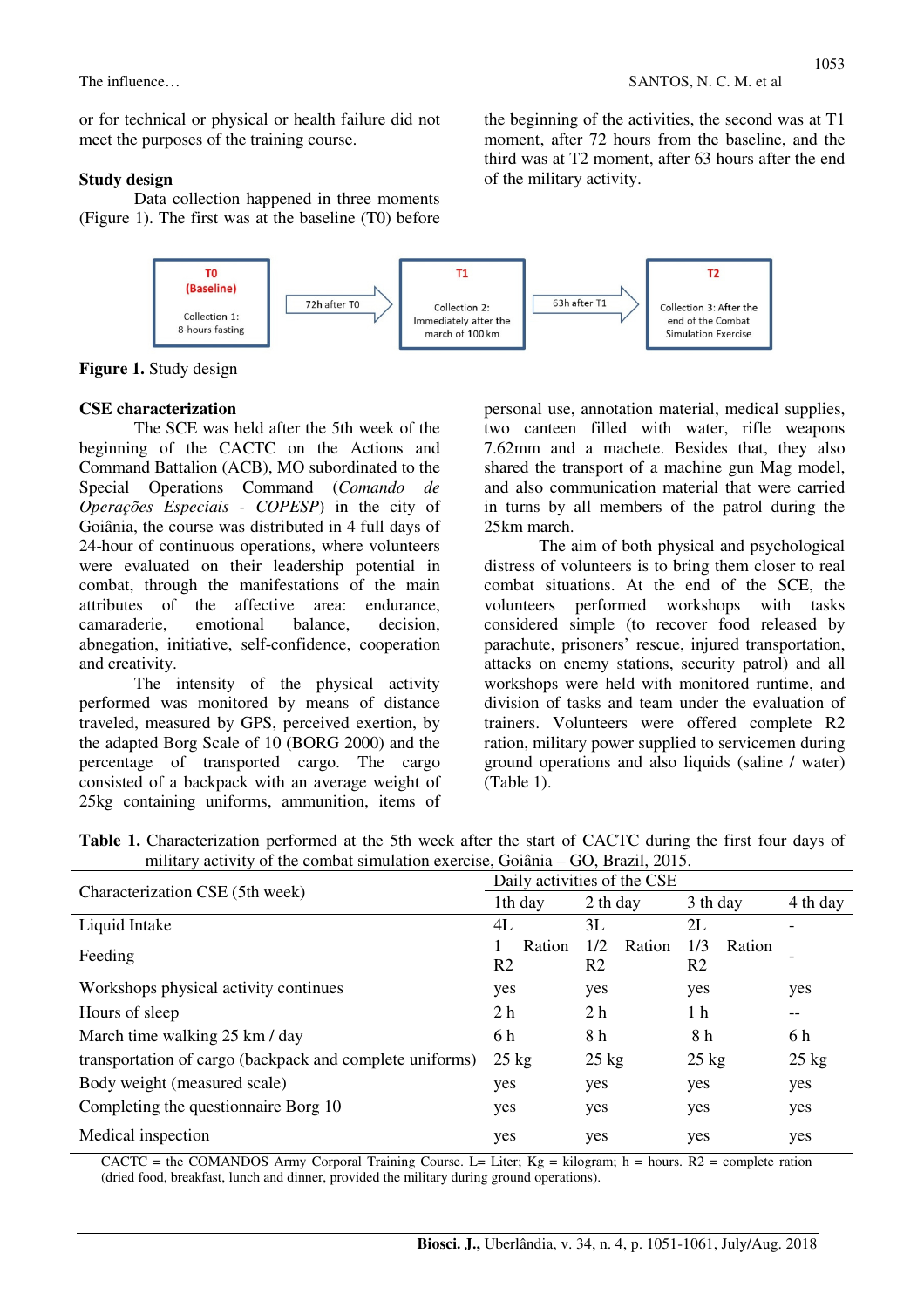Workshops physical activity continues was composed by: Basic individual instruction; first aid; activities with special characteristics (orienteering in terrain, orienteering in river and fast action shot) and patrols (combat and rescue).

#### **Anthropometric evaluation**

Weight and height were measured for subsequent calculation of Body Mass Index (BMI). For this procedure a calibrated Filizola® scale was used for weighing the volunteers. All measurements were carried out individually by trained personnel following the procedures and recommendations issued by the World Health Organization (WHO,1995).

#### **Blood collection and analysis of muscle damage markers**

The participants were evaluated during the three days of the CSE, namely: first blood collection, on the first day in 8-hour fasting (T0); Second blood collection immediately after the march of 100 km (T1); and third blood collection 63 hours after the end of the CSE (T2). The blood samples were collected by qualified professionals, and then transported to the clinical laboratory of the medical center. In the pre-analytical phase, the samples were centrifuged and then aliquoted in 2 Eppendorf tubes with 3mL of saline solution. An aliquot of saline solution was stored in a freezer at - 20°C for subsequent analysis of concentrations of CPK, MB, CRP and AGPA, and another aliquot of saline solution was stored on refrigeration at 4°C for subsequent analysis of LDH, since this enzyme degrades over the freezing conditions according to the manufacturer's instructions.

#### **Technical procedures of laboratory analysis**

The transport of the saline samples to the Laboratory of Biochemistry of the Army (Laboratório de Bioquímica do Exército - IPCFEx / RJ) followed the recommendations of the resolution (RDC nº 20, 2014) from the National Agency for Sanitary Surveillance (Agência Nacional de Vigilância Sanitária – ANVISA), and there they were defrosted at room temperature, according to the analysis time in biochemical equipment BT 3000 Plus and mini VIDAS.

In BT 3000 Plus auto analyzer, daily washings and calibrations were performed and the samples were subjected to two levels of quality control N (normal) and P (pathological). While in the mini VIDAS equipment, procedures of standard curve reading and calibration were performed in order to let the equipment in conditions to receive the samples within quality control standards.

Serum concentrations of CPK were analyzed by biochemical auto analyzer, from the brand Wiener and model BT 3000, using the method CK - NAC UV / AA liquid (IFCC), serum concentrations of LDH were analyzed by the optimized UV method (SFBC), and serum concentrations of AGPA and CRP by immunoturbidimetric method. The MB was processed on the equipment from the brand Biomérieux and model miniVIDAS, and analyzed by Elfa methodology (Enzyme Linked Fluorescent Assay). In this study, the reference values of commercial kits suggested by manufacturers were used to mark out the basal samples.

#### **Statistical Analysis**

The normality of the variables was evaluated by the Kolmogorov-Smirnov test. Descriptive statistics were performed to characterize the participants and the values were expressed as mean ± standard deviation or median and percentiles 25 and 75. To compare the variables analyzed in the three different times, an analysis of variance (ANOVA) was applied to repeated measures with *post hoc* Tukey's test to identify statistically significant differences. P<0.05 values were considered significant. Statistical analyzes were performed using the SPSS 20.0 for Mac®; Chicago USA.

## **RESULTS**

This study enrolled 43 volunteer servicemen, aged between 19 to 24 years old (19 years median; 19-22, P25% -P75%, respectively), male, evaluated during CACTC, 1st ACB - GO (2015). Anthropometric data are presented in Table 2. In relation to total body mass, on average, at T0 the volunteers had significantly higher values than in T1 (74,4kg x 69,8Kg; p<0.05). However, significant differences were not observed from time T2 in relation to time T1 and T0. From the 43 military evaluated, 27 (63%) were eutrophic individuals, 15 (35%) overweight and only 1 (2%) found oneself rated as obesity grade I.

Figure 2 presents the results of the perceived exertion evaluated by Borg Scale of 10 during the five moments of evaluation. In relation to day 1, a significant increase in perceived exertion occurred on days 02, 03 and 04. No statistically significant differences were observed between day 01 and day 07. Besides that, the perceived exertion was, on average, significantly higher on day 04, the last day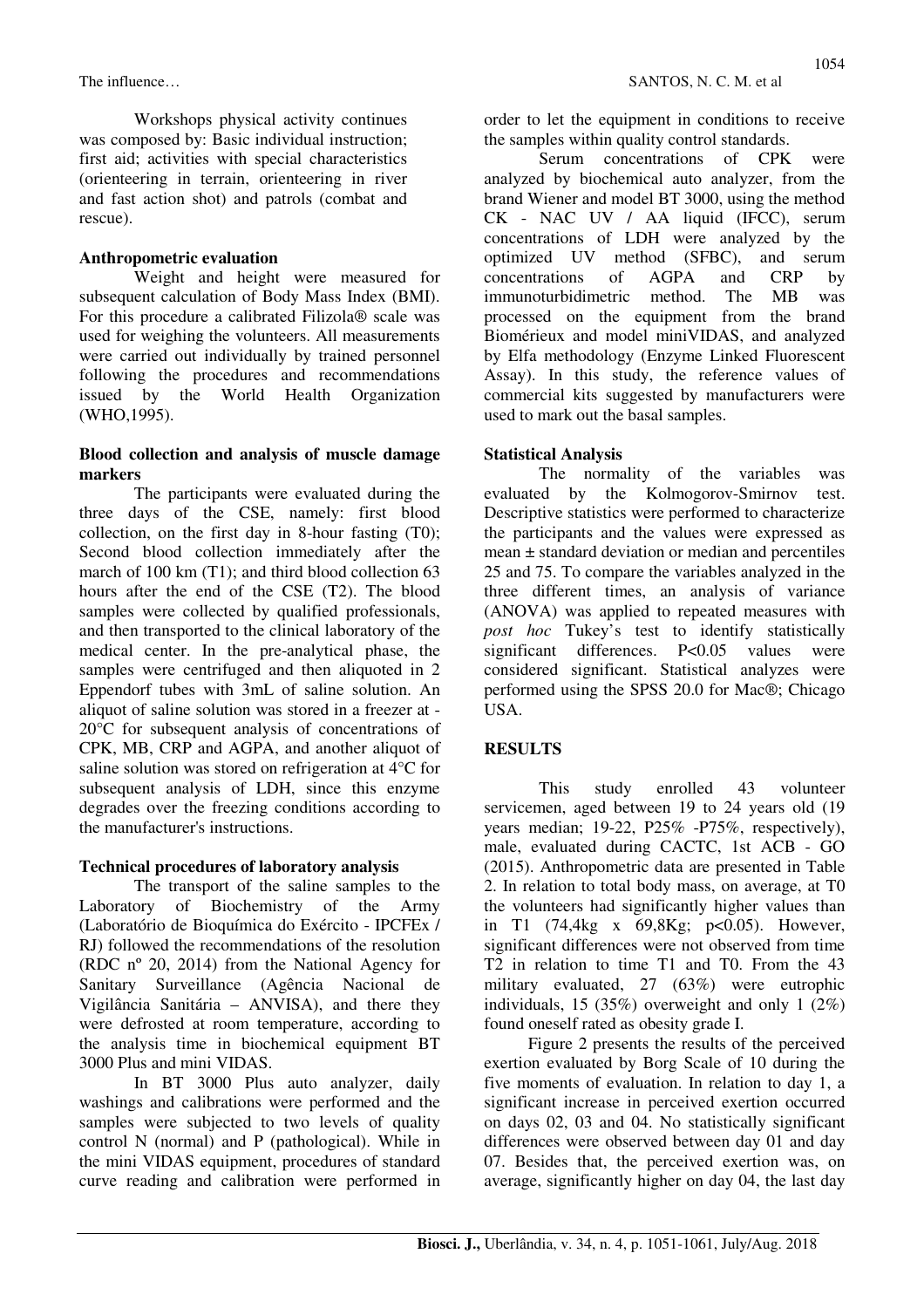|  | Table 2. Anthropometric characteristics of the 43 volunteer military to CACTC, at times T0, T1 and T2, during |  |  |  |  |  |  |
|--|---------------------------------------------------------------------------------------------------------------|--|--|--|--|--|--|
|  | military activity combat simulation exercise, Goiânia - GO, Brazil, in 2015.                                  |  |  |  |  |  |  |

| <b>Variables</b>        | T0              | Т1                     | <b>T2</b>       | n*     |
|-------------------------|-----------------|------------------------|-----------------|--------|
| TBM (kg)                | $74.4 \pm 7.7$  | $69.8 \pm 7.6^{\circ}$ | $73.3 \pm 7.7$  | < 0.05 |
| Stature (m)             | $1,70 \pm 0,10$ | $1,70 \pm 0,10$        | $1,70 \pm 0,10$ | NS     |
| MC (kg/m <sup>2</sup> ) | $24.6 \pm 2.5$  | $23.0 \pm 2.5^{\circ}$ | $24.2 \pm 2.6$  | < 0.05 |

 $p^*$  value obtained by ANOVA for repeated measures.  $a^*$  Difference with T0.  $b^*$  Difference with T0 and T2. Data are expressed as mean  $\pm$  standard deviation. CACTC = the COMANDOS Army Corporal Training Course, TBM = total body mass; BMI = body mass index. T0 = baseline; T1 = 72 hours after the baseline; T2 = 63 hours after T1;

**Table 3.** Results of biochemical markers during the three times of evaluation from 43 military during military activity combat simulation exercise, Goiânia - GO, Brazil, in 2015.

| <b>Biochemical</b><br>markers | Reference <sub>T0</sub><br>values |                             | <b>T1</b>                  | T2                 |        | $\Delta T1(\%) \Delta T2(\%)$ | $P^*$   |
|-------------------------------|-----------------------------------|-----------------------------|----------------------------|--------------------|--------|-------------------------------|---------|
| $CPK$ (U/l)                   | $24,0-$<br>195,0                  | $153.7 \pm 112.8$           | $1745.0 \pm 990.6^{\circ}$ | $355.0 \pm 257.8$  | 1035,3 | 131,0                         | < 0,001 |
| LDH (U/I)                     | $230,0-$<br>400,0                 | $369.3 \pm 47.1^{\circ}$    | $819.3 \pm 156.1^{\circ}$  | $504.8 \pm 89.7^b$ | 121,8  | 36,7                          | < 0,001 |
| Lactate $(mg/dL)$             |                                   | $4,5 - 19,8$ $30,0 \pm 7,5$ | $68,1 \pm 23,6^{\circ}$    | $35.9 \pm 13.5$    | 127,0  | 19,7                          | < 0.001 |
| $CPR$ (mg/l)                  | $0,0-50,0$ 3,9 ± 2,9              |                             | $11.0 \pm 12.8^{\circ}$    | $5,7 \pm 5,8$      | 182,0  | 46,1                          | < 0,001 |
| Mb $(\mu g/I)$                | $10,0 -$<br>46,0                  | $21,8 \pm 12,5$             | $180.6 \pm 136.0^{\circ}$  | $34.5 \pm 15.1$    | 728,4  | 58,2                          | < 0,001 |
| $AGPA$ (mg/dl)                | $50,0 -$<br>120,0                 | $73,8 \pm 14,0$             | $84.7 \pm 17.3^{\circ}$    | $72,7 \pm 23,9$    | 14,7   | $-1,5$                        | < 0.05  |

\*p

value obtained by ANOVA for repeated measures. <sup>a</sup> Difference with T0 and T2. <sup>b</sup> Difference with all others moments of evaluation. CACTC = the COMANDOS Army Corporal Training Course; CPK = Creatine phosphokinase; LDH = Lactate dehydrogenase, CRP = C-reactive protein, Mb = Myoglobin; AGPA = alpha 1-acid glycoprotein. Data are expressed as mean  $\pm$  standard deviation; T0 = baseline; T1 = 72 hours after the baseline; T2 = 63 hours after T1;  $\Delta$ T1 calculated as: (T1 - T0) \* 100 / T0) variation of T1 in relation to T0 and  $\Delta$ T2 calculated as: ((T2 - T0) \* 100 / T0): variation of T2 in relation to T0.



Figure 2. Borg Scale results of 43 volunteer servicemen assessed on the days of military activity combat simulation, Goiânia - GO, Brazil, in 2015. Different letters indicate statistically significant differences (ANOVA One-way,  $p \leq 0.01$ ) on the Borg Scale 10 adapted among the days of evaluation.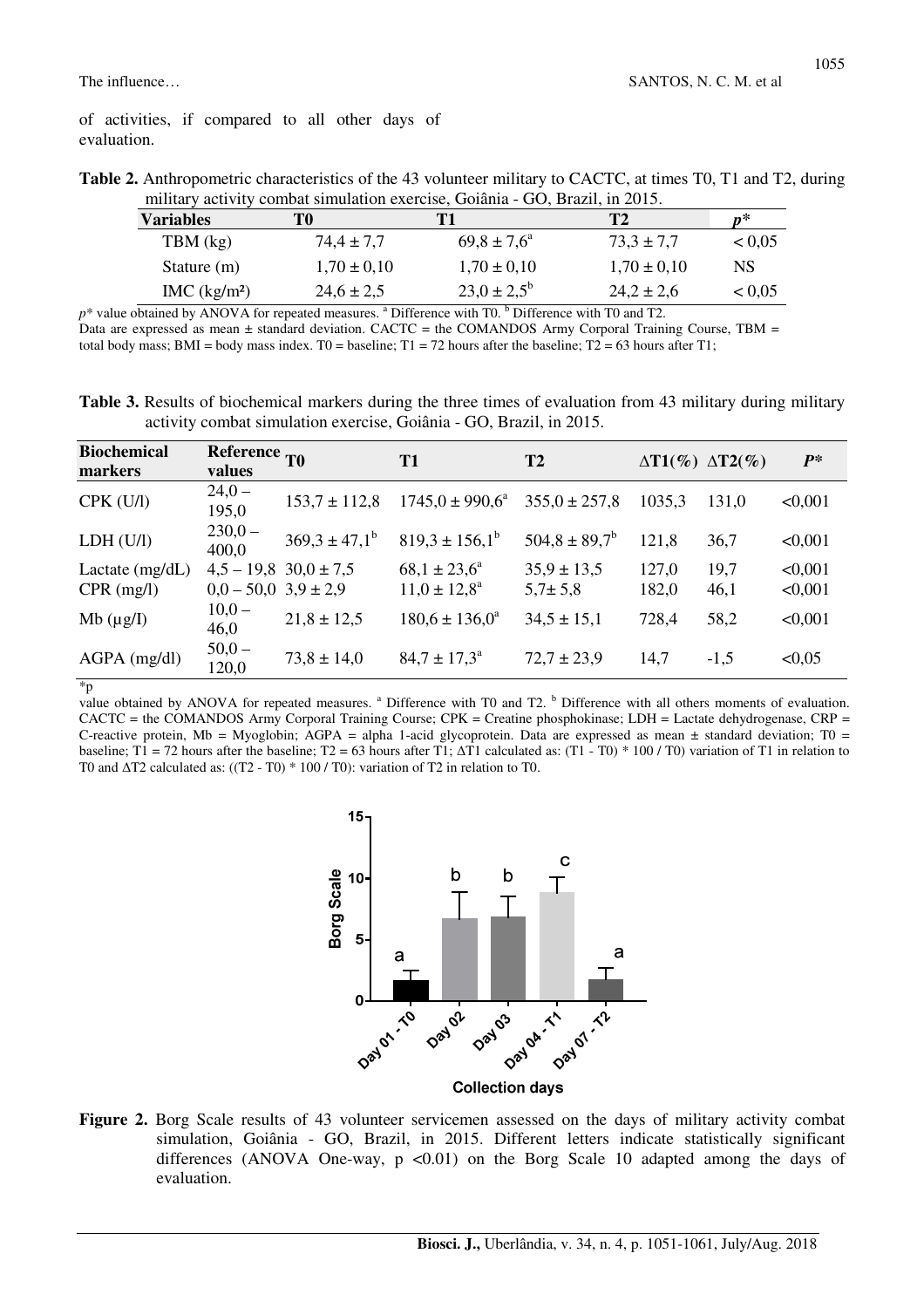## **DISCUSSION**

The present study aims to assess the behavior of muscle damage markers on servicemen during a military activity with a high degree of physical exertion.

It was observed a decrease in total body mass after 72 hours of activity (T1). This change in total body mass was probably a result from the loss of body fluids and the characteristics of physical activity. After 63 hours of rest, the total body mass values returned to the baseline observed, probably showing a recovery of body fluids.

A study performed by (ROMANOWSKI et al, 2015), observed the acute effect of physical activities in two different modalities (resistance training and aerobics) on body composition of young people, by using a technique of electrical bioimpedance. The evaluations were performed before and after the exercises proposed in the training protocol and result depicted that there was a significant decrease in body mass loss during the exercises.

The intensity of the physical activity was measured during all five days of the CSE, and always at the end of the activities by the application of the Borg Scale 10, which measures the perceived exertion. It was observed that the greatest results were distributed on days 02, 03 and 04. These results represent the most physically demanding days. It is important to highlight that the day 04 (last day of activity) reflects the day of greatest accumulation of exercise where volunteers depict the highest physical and emotional exertion, as well as the highest concentration of indirect markers when compared to all other evaluation days. In contrast, on day 01 (basal - T0) and day 07, after 63 hours of rest, statistically significant differences were not observed between the evaluated moments, showing full recovery after rest.

Regarding the muscle damage markers evaluated, this study revealed a 12-fold increase in CPK levels at the time T1, compared to baseline - T0 (1745,0 x 153,7;T1/T0), characterizing the responsivity of CPK on the more physically demanding time. This result indicates that this enzyme was significantly altered as a result of increased intensity of the physical activity performed during the CSE. It is important to highlight that after 63 hours of rest, the enzyme levels showed a significant reduction, on an average, returning to the values found at baseline  $(355.0 \times 153.7)$ ;T2/T0). Furthermore, in relation to the percentage change in CPK on the different periods evaluated, it could be observed that at time T1 the enzyme ranged 1035,3% in relation to T0 and that this variation significantly decreased from time T1 to time T2 (131,0%).

Similarly, an observational study in 499 male military recruits aged 18-45 years old, called to serve at Fort Benning in the US, showed that after two weeks of basic military training with great physical exertion, the CPK levels obtained on the  $7<sup>th</sup>$ day showed average values of 1356 IU / L  $(p < 0$ , 001) and that 26,5 % of the volunteers had CPK levels 5 times higher than baseline (LANDAU; KENNEY et al. 2012).

In fact, (BAIRD et al, 2012), argue that the serum CPK concentrations are directly related to age, gender, ethnicity, muscle mass, type, load and intensity of exercise and rest time after exercise. The results presented in this study relating to the intensity and recovery time after intense activity are consistent with those described by (FOSCHINI et al,2008).

Studies suggest that the release of CPK and its removal on serum are directly dependent on the type of exercise, intensity, duration and the fitness level of those involved, these variables have a direct influence on enzymatic response on the increase of CPK in the blood stream once that this enzyme usually begins to rise within a few hours after the beginning of the exercise, peaks on 1 to 4 days and begins to decline from 3 to 8 days, (BAIRD; GRAHAM ET AL. 2012), (FOSCHINI; PRESTES et al. 2008) and (ROSSI; RAMOS et al. 2009).

Additionally, other markers studied followed the same behavior of CPK, thus, the concentrations of LDH and of acute phase proteins, myoglobin, CRP and alpha1-acid glycoprotein showed a significant increase at time T1 as compared to T0. Similar to the behavior of CPK, after the activity, the concentrations of the markers evaluated, with the exception of LDH, returned to values close to the initial concentrations observed at T0. It is possible that the return to baseline concentrations occurred in this group because the volunteers had already adapted to the physical activity.

Some evidence show that the LDH cannot exceed the cell membranes and this only occurs when there is a disruption or changes in membrane permeability, where the cytosolic content increases in the blood stream (FOSCHINI; PRESTES et al. 2008), (BRANCACCIO; LIPPI I et al. 2010). Another relevant issue is that, in adults, the LDH values are stable regarding age and sex, different from that observed with the CPK (BURTIS; ASHWOOD et al. 2008).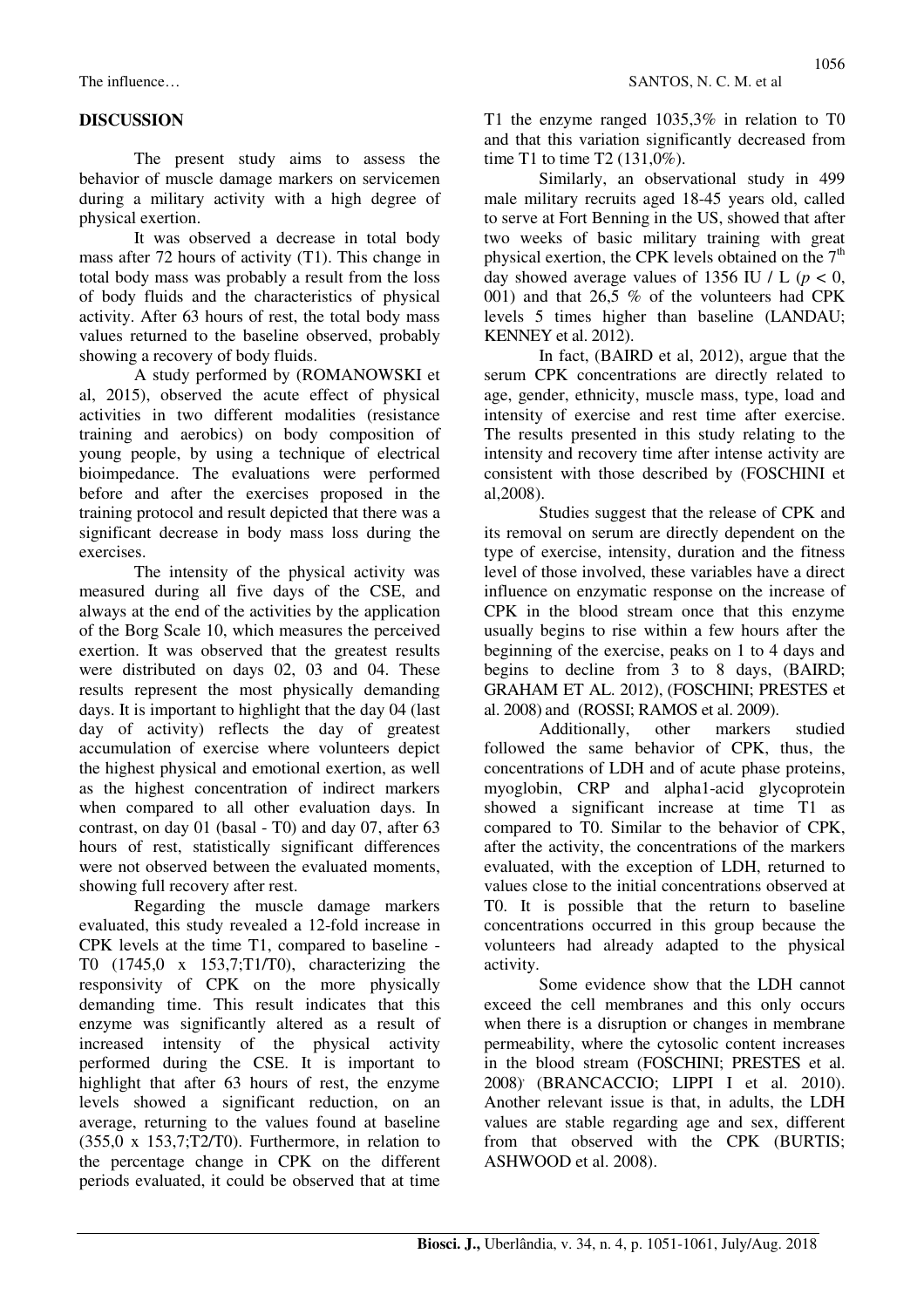Thus, LDH was the only marker that remained higher even after rest, this result is in agreement with the literature, which indicates that this enzyme is a good marker to monitor acutechronic cases, since the enzymatic behavior takes to 12 days to return to normal(BRANCACCIO; MAFFULLI ET AL. 2008).

In this context, in a study with soccer players, it was observed that LDH values remained high in face of the demands of the training (HOFFMAN; KANG et al. 2005). The study of (FOSCHINI; PRESTES et al. 2008) suggests this biomarker as great in monitoring activities that deal with acute or chronic muscle tissue damage, however, one limitation could be their lack of specificity, because it is distributed throughout the body, making it difficult to determine the source where the damage occurred. It is important to note that for LDH, the strenuous physical activity exerts a small effect on this enzyme, what may lead to increases in the order of 25% to average values (BURTIS; ASHWOOD et al. 2008).

A study realized with elite soccer players evaluated the effect of exercise on the CPK and LDH markers, showing a peak in the concentrations of CPK and LDH 48 hours after the game. The authors suggested that a football match can cause muscle micro-trauma, leading to an increase of these markers in the bloodstream. Moreover, they also noted that the period for the normalization of LDH was lower compared to CPK, being 96 hours and 120 hours, respectively (ISPIRLIDIS; FATOUROS et al. 2008). As stated above, in this study the resting time was only 63 hours and was observed CPK concentrations in standardization, but not in the LDH.

It is important to observe that the nature and intensity of stimulation may have different effect on individuals due to biological variability that each individual has in relation to the same stimulus (BURTIS; ASHWOOD et al. 2008). Another justification for not comparing the results is that cytoplasmic enzymes not always have the same enzymatic behavior; this fact is closely related to the nature of the physical activity. Thus you can observe different responses depending on the type, intensity and load of exercises (BRANCACCIO; MAFFULLI et al. 2008).

The myoglobin is a marker that attracts great interest when the subject matter is muscle damage and presents a potential nephrotoxic effect (MACHADO; ZINI, ET AL, 2012). The monitoring of Mb is very important during real activities and / or military training, which usually occur in unfavorable environmental conditions such as

intense heat, high relative humidity, wearing military uniform, weapons overburden, large marches on foot over rough terrain and low intake of liquids. All of these conditions are favorable to the development of a rhabdomyolysis pathological framework, induced by intense physical effort (Update: EXERTIONAL RHABDOMYOLYSIS, 2015) and (ALPERS; JONES 2010).

In relation to myoglobin, our results showed a significant increase in the concentrations of this marker during the activity, but similar to the other markers, it also returned to similar levels as observed at baseline. On average, the responsiveness rate of time T1 was 9 times higher if compared to baseline. It is important to notice that the responsiveness rates were very different between individuals, the greater responsiveness rate observed was 28 times and the smaller one was 2 times the value observed at baseline.

However, even with a significant increase, no servicemen reached values above the blood limit as proposed in the (PREMRU et al. 2013) study. Notwithstanding, it is important to note that high levels of myoglobin into the bloodstream indicate high levels of myoglobinuria, when the protein is not completely reabsorbed by the renal tubules, causing a severe precipitation and leading to severe acute renal failure (STRASINGER 2009).

 The acute phase proteins, CRP and AGPA are glycoproteins found in the blood circulation during stress and acute inflammatory processes, these glycoproteins have their production increased by the liver (SMITH, 2004; CECILIANE, et al 2002). The monitoring of these markers during the physical activity and their response to a strenuous exercise, allow us to estimate the inflammatory impairment of the body.

On average, the concentrations of these markers were higher at T1, but even then, the concentrations were not above the maximum reference limits established by the analysis kits. Thus, it seems that this glycoprotein (AGPA) is not a good inflammatory marker for acute phase (DEVLIN 2006).

In a resilience study realized with 2600 Marines and sailors who were sent to serve in combat in Iraq and Afghanistan, analysis pre and post occupation were conducted and the results revealed a direct relation between increased concentrations of CRP and interleukin-6 in the military that developed post-traumatic stress disorder. It seems that this association is related to the disorder caused by acute inflammation due to deregulation in the stress axis resulting in a lack of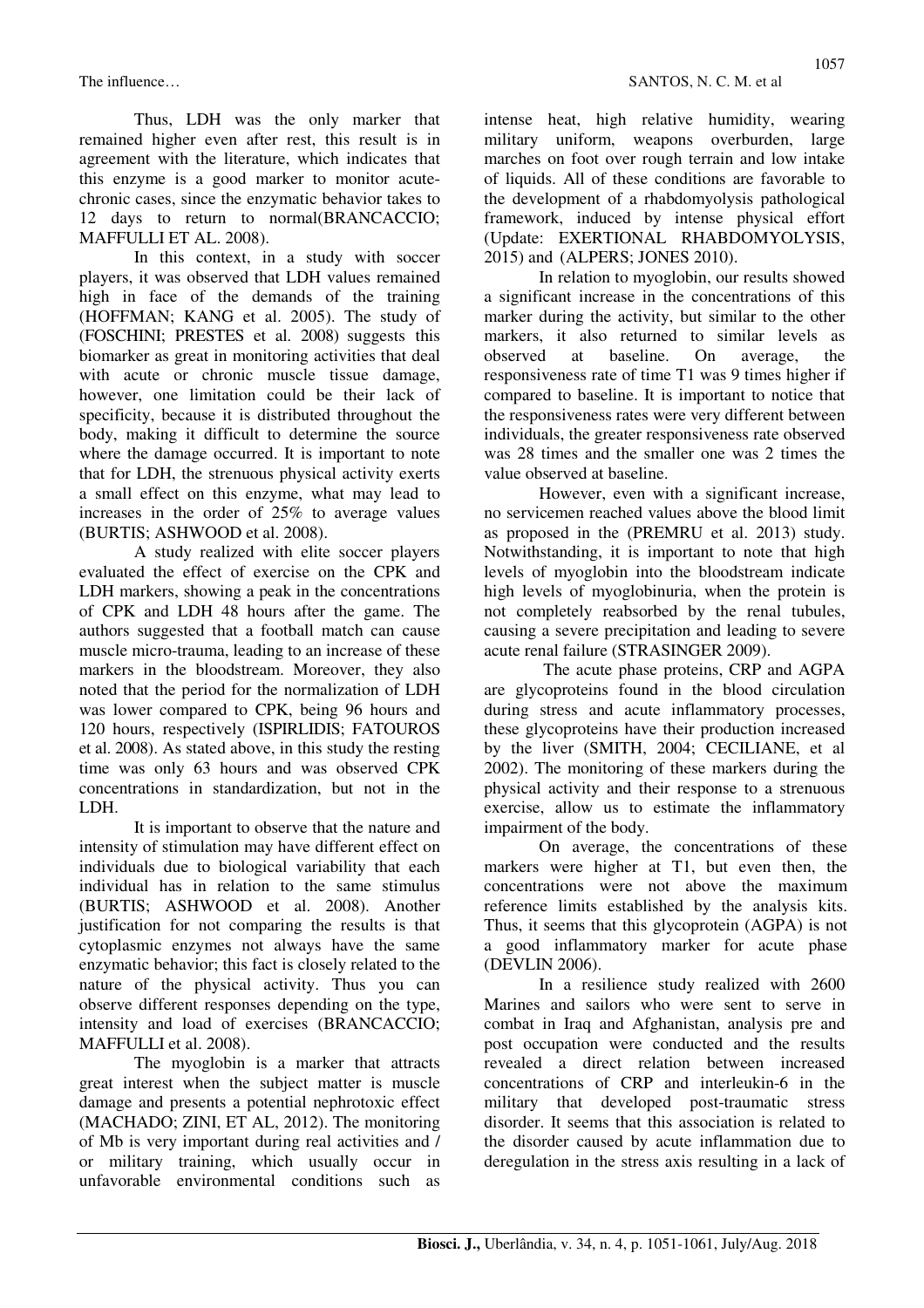inhibition of pro-inflammatory pathways (ERALY et al. 2014).

A study performed using animal models examined the effect of an acute and exhausting protocol of physical exercises on the inflammatory response biomarkers CRP and AGPA, compared to a control group. Given the results, an increase was observed in AGPA concentrations within six hours after the beginning of the exercise, after this period the concentrations began to decrease, however, compared to 24 and 48 hours there was a significantly increase (FERRUCCI, 2005). Similar behavior was observed with the PCR on the same protocol, except that the CRP initially showed a tendency to be higher after three hours of the start of the protocol, it reached higher concentrations after six hours and established a plateau in the times of 6/12/24/48/72 hours with the appearance of a peak in the CRP concentration 48 hours after exercise has been completed.

During the four-day evaluation of the SCE, we observe the behavior of markers related to muscle and inflammatory damage. Throughout the activity it was observed an increase in the amount of exercises and consequently, a significant increase of these biomarkers in blood, probably due to micro traumas (rupture of the extracellular matrix and basal lamina and of the sarcolemma) which are intimately connected to the intensity of the effort (LAZARINE et al, 2009). However, after the rest period that lasted 63 hours, the concentration of most of the analyzed markers returned to their baseline values, this was due to the positive adaptation of skeletal muscle tissue and adjacent structures, a strategy used by the body to reorganize impaired morphology and metabolic part of myofibril (SMITH, 2004).

For logistical issues it was not possible to perform the Physical Fitness Test (Teste de Aptidão Física - TAF) immediately before the beginning of CACTC, because it is a very intensive training course and activities scheduled in discipline plan. Another important limitation is the inability to collect blood samples at shorter intervals during the execution of the course and follow the decay curve for enzymatic longer time in the post exercise.

#### **CONCLUSIONS**

Volunteers showed a significant increase in indirect markers of muscle damage in saline (CPK, LDH, myoglobin, PCR and AGPA) when subjected to intense physical exercise during the 72 hours of the SCE. Nevertheless, after 63 hours of the end of SCE, indirect markers of muscle damage analyzed returned to values equal to or lower than baseline levels with the exception of LDH still remained above the levels observed at the time T0.

This study made possible to understand the behavior of indirect markers of muscle damage during the COMANDOS Army Corporal Training Course. However, others studies are necessary, regarding to Training Courses such as: paratrooper, mountain, jungle warfare and others to try establish a possible range of reference values for this markers during military activities.

**RESUMO:** O exercício de simulação de combate é uma atividade militar, onde as atividades de combate caracterizadas por intensa atividade física são simuladas. O objetivo deste estudo foi descrever o comportamento dos marcadores indiretos de lesão muscular durante as atividades militares de simulação de combate com a realização de esforços físicos extenuantes. Este estudo foi realizado com militares voluntários (n = 43; faixa etária = 19-24 anos) do Curso de Formação de Cabos do Exército. Os biomarcadores foram avaliados na linha de base (T0), 72 horas após o início das atividades (T1) e 63 horas após o final da atividade de (T2). Uma análise de variância (ANOVA) para medidas repetidas, com teste post hoc Tukey, foi aplicada para identificar as diferenças estatisticamente significativas nas variáveis analisadas em momentos diferentes. O critério de significância adotado foi o valor de p <0,05. Em média, a massa corporal total foi significativamente maior no T0 quando comparado a T1 (74,4kg x 69,8Kg; p <0,05). Em relação aos marcadores bioquímicos, em média, os níveis séricos foram significativamente maiores (p <0,001) em T1 quando comparados com T0 para: CPK, LDH, CRP, Mb e AGPA. Após 63 horas de descanso, em média, os níveis séricos dos marcadores bioquímicos (CPK, LDH, CRP, Mb e AGPA ) foram significativamente menores do que no momento T1. No entanto, após 63 horas a partir do fim da atividade, todas as variáveis avaliadas retornaram à linha de base, com a exceção do LDH, que, em média, manteve-se significativamente maior do que os valores observados no momento T0. Este estudo possibilitou compreender o comportamento dos marcadores indiretos de lesão muscular durante o Curso de Formação de Cabos COMANDOS. No entanto, outros estudos são necessários, com relação a cursos de formação, tais como: paraquedistas, montanha, guerra na selva, e outros, para tentar estabelecer uma possível faixa de valores de referência para estes marcadores durante as atividades militares.

**PALAVRAS-CHAVE:** Lesão muscular. Marcadores indiretos de lesão muscular. Atividade física intensa.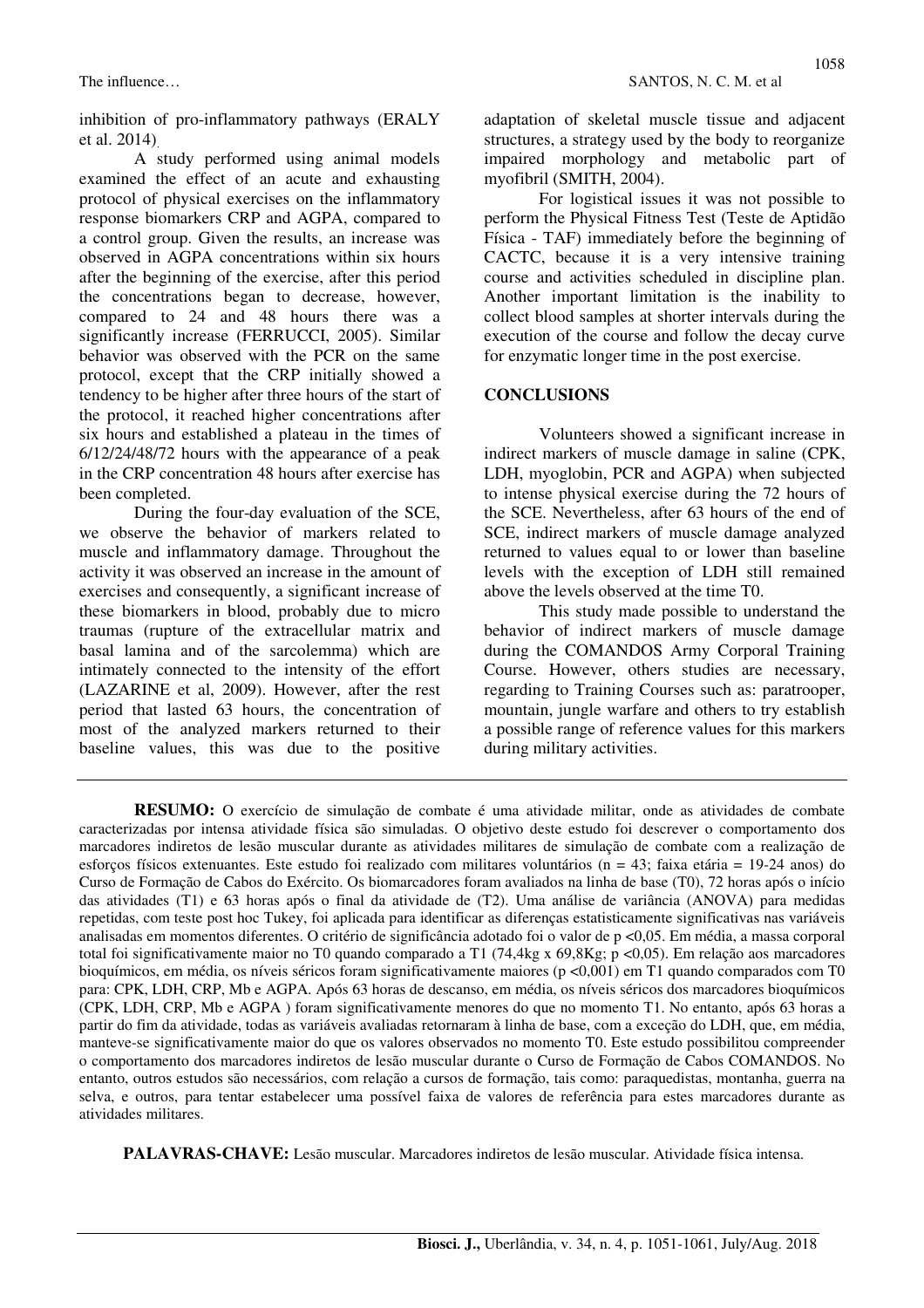#### **REFERENCES**

ALPERS, J. P.; JONES, J. R. L. K. Natural history of exertional rhabdomyolysis: a population-based analysis. **Muscle Nerve**, v. 42, n. 4, p. 487-491, 2010. https://doi.org/10.1002/mus.21740

AMERICAN COLLEGE OF SPORTS MEDICINE. Progression models in resistance training for healthy adults. **Med Sci Sports Exerc**, vol. 41, n. 3, p. 687-708, 2009. https://doi.org/10.1249/MSS.0b013e3181915670

ANVISA. Agência Nacional de Vigilância Sanitária. 2014. Resolução da Diretoria Colegiada RDC nº 20, de 10/04/2014: Dispõe sobre o regulamento sanitário para o transporte de material biológico humano. **Diário Oficial da União**, Poder Executivo, Brasília, DF, 11 abr. 2014. Nº 70, Seção 1, p. 67.

BAIRD, M. F.; GRAHAM, S. M.; BAKER, J. S.; BICKERSTAFF, G. F. Creatine-Kinase- and Exercise-Related Muscle Damage Implications for Muscle Performance and Recovery. **Journal of Nutrition and Metabolism**, vol. 2012, 13 pages, 2012.

BANFI, G.; COLOMBINI A.; LOMBARDI G.; LUBKOWSKA, A. Metabolic markers in sports medicine. **Adv. Clin. Chem.** , vol. 56, n. 1, p. 1-54, Dec, 2012. https://doi.org/10.1016/B978-0-12-394317-0.00015-7

BORG, G. **Escalas de Borg para a dor e esforço percebido**. São Paulo: Manole, 2000.

BRANCACCIO, P.; MAFFULLI, N.; BUONAURO, R.; LIMONGELLI, F. M. Serum enzyme monitoring in sports medicine. **Clin Sports Med**, v. 27, n. 1, p 1-18, jan, 2008. https://doi.org/10.1016/j.csm.2007.09.005

BRANCACCIO, P.; LIPPI, G.; MAFFULLI. Biochemical markers of muscular damage. **Clin Chem Lab Med**, v. 48, n. 6, p. 757-767, 2010. https://doi.org/10.1515/CCLM.2010.179

BRASIL. **Caderno de Instrução CI 20-10/3** – Exercício de Desenvolvimento da Liderança. M. d. D. E. Brasileiro, 2006.

BRASIL. **Programa de Instrução Militar**: Brasília (DF): Centro de Doutrina do Exército - COTER; 2014.

BRASIL. **Manual de Campanha EB20-MC-10.350** Treinamento Físico Militar, Brasilia, 2015.

BURTIS, C. A; BRUNS, D. E.; ASHWOOD, E. R. **Tietz Fundamentos de Química Clínica**. Rio de Janeiro: Elsevier, 2008.

CECILIANI, F.; GIORDANO, A.; SPAGNOLO, V. The systemic reaction during inflammation: the acutephase proteins. **Protein and peptide letters**, v. 9, n. 3, p. 211-223, 2002. https://doi.org/10.2174/0929866023408779

DEVLIN, T. M. **Textbook of Biochemistry with Clinical Correlations**. 6th Edn, New Jersey, Wiley-Liss. 2006.

ERALY, S.A. et al. MARINE RESILIENCY STUDY TEAM. Assessment of Plasma C-Reactive Protein as a Biomarker of PTSD Risk. **JAMA Psychiatry**, v. 71, n. 4, p. 423-431, 2014. https://doi.org/10.1001/jamapsychiatry.2013.4374

FERRUCCI, D. L. Análise de parâmetros hematológicos, bioquímicos e inflamatórios em ratos submetidos a um protocolo de exercício exaustivo agudo. Campinas, SP: UNICAMP, 2005. **Trabalho de Conclusão de Curso**, Universidade Estadual de Campinas, Faculdade de Educação Física, 2005.

FOSCHINI, D. et al. Acute hormonal, immunological and enzymatic responses to a basketball game. **Brazilian Journal of Kinanthropometry and Human Performance**, v. 10, n. 4, p. 341-346, 2008.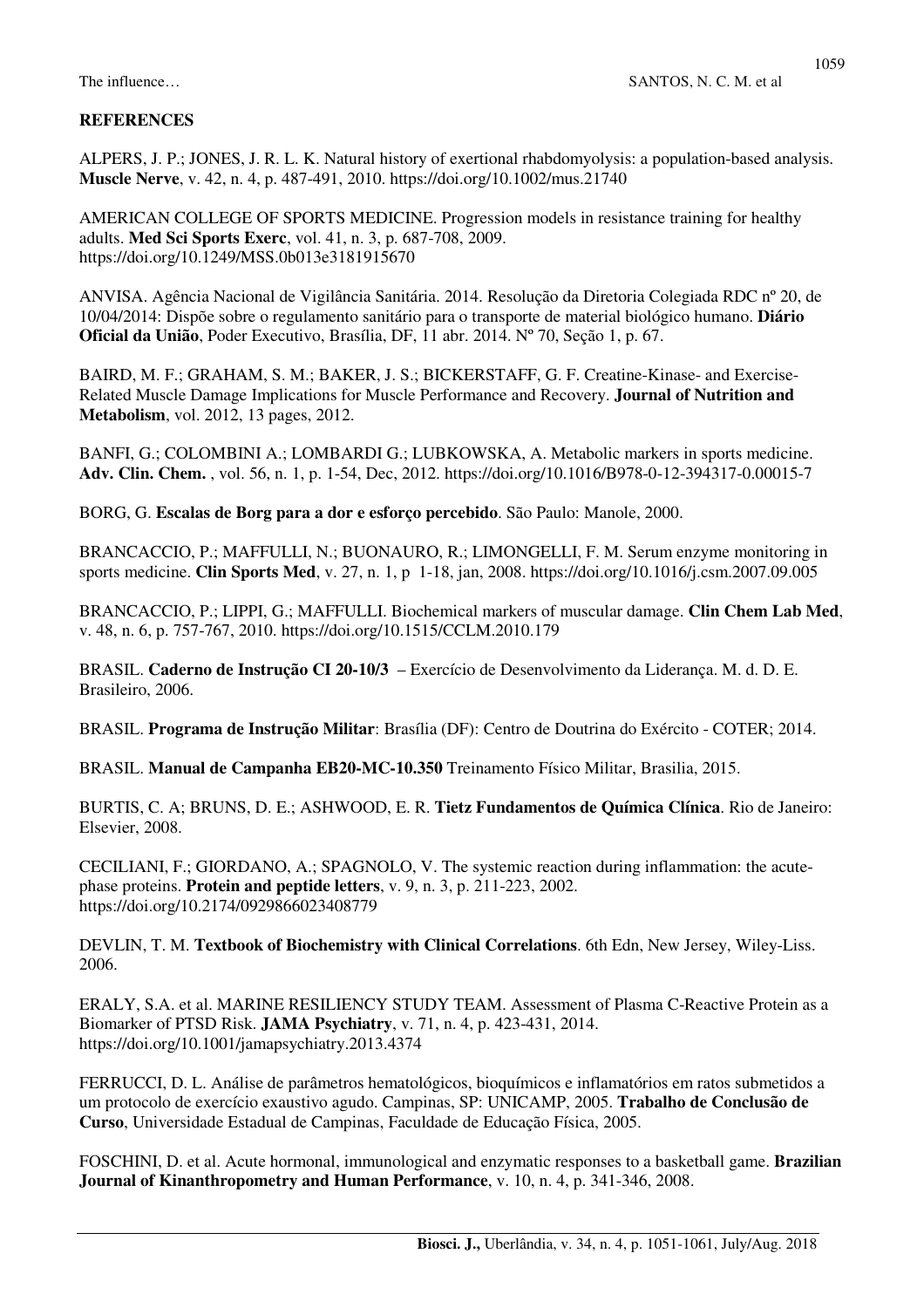## HENRY, J. B. **Diagnóstico Clínico e tratamento por Método Laboratoriais**. São Paulo: Manole, 2012.

HILL, O. T. et al. Rhabdomyolysis in the US Active Duty Army, 2004-2006. **Med Sci Sports Exerc**, v. 44, n. 3, p. 442-449, 2012. https://doi.org/10.1249/MSS.0b013e3182312745

HOFFMAN, J. R.; KANG, J.; RATAMESS, N. A.; FAIGENBAUM A.D.; Biochemical and hormonal responses during an intercollegiate football season. **Med Sci Sports Exerc**, v. 37, n. 7, p. 1237-1241, 2005. https://doi.org/10.1249/01.mss.0000170068.97498.26

ISPIRLIDIS, I. et al. Time-course of changes in inflammatory and performance responses following a soccer game. **Clin J Sport Med**, v. 18, n. 5, p. 423-431, 2008. https://doi.org/10.1097/JSM.0b013e3181818e0b

LANDAU, M. E. et al. Investigation of the relationship between serum creatine kinase and genetic polymorphisms in military recruits. **Mil Med**, v. 177, n. 11, p. 1359-1365, 2012. https://doi.org/10.7205/MILMED-D-12-00086

LAZARIM, F. L. et al. The upper values of creatine kinase of professional soccer players during the Brazilian National Championship. **J Sci Med Sport**, v. 12, n. 1, p. 85-90, 2009. https://doi.org/10.1016/j.jsams.2007.10.004

MACHADO, M. et al. Relationship of glomerular filtration rate and serum CK activity after resistance exercise in women. **International urology and nephrology**, v. 44, n. 2, p. 515-21, 2012. https://doi.org/10.1007/s11255-011-9963-4

MAGALHÃES, A. A. F. Insuficiência Renal aguda em militares submetidos a esforços físicos extenuantes. Rio de Janeiro: EsSEx, 2008. **Trabalho de Conclusão de Curso**, Curso de Formação de Oficiais do Serviço de Saúde, especialização em Aplicações Complementares às Ciências Militares, Escola de Saúde do Exército, 2008.

MONTEIRO, D. U. et al. **Rabdomiólise induzida por exercício físico: a necessidade do diagnóstico precoce.** In: Simpósio de Ensino, Pesquisa e Extensão, 2011, Rio Grande do Sul, UNIFRA, RS.

WORLD HEALT ORGANIZATION. Physical status: the use and interpretation of anthropometry, WHO Expert Committee. Geneva: **WHO technical report series**, 1995.

PARR, J. J. et al. Residual Impact of Previous Injury on Musculoskeletal Characteristics in Special Forces Operators. **Orthop J Sports Med**, v. 3, n. 11, p. 1-7, 2015. https://doi.org/10.1177/2325967115616581

PREMRU, V.; KOVAČ, J.; PONIKVAR, R. Use of myoglobin as a marker and predictor in myoglobinuric acute kidney injury. **Ther Apher Dial**, v. 17, n. 4, p. 391-395, 2013. https://doi.org/10.1111/1744-9987.12084

GOMES, R.C.; ROCHA, G. S., COMERLATO, M. Relação entre Nível de Atividade Física e Desempenho no Teste de Avaliação Física de Militares. **Journal of Physical Education**, v. 142, p. 19-27, 2008.

KYLE, L. et al. Effect of an Acute Exercise Session on Body Composition Using Multi-Frequency Bioelectrical Impedance Analysis in Adults. **Journal of Sports Science**, v. 3, n. 4, 2015

ROSA, N. G. et al. Rabdomiólise - artigo de revisão. **Acta Méd Port**, n. 18, p. 271-281, 2005.

ROSSI, L. F.; RAMOS, L. A.M.; RAMOS, R. R.; ARAÚJO, A. R. C. Rabdomiólise induzida por esforço físico intenso com altos níveis de creatinoquinase. **Revista da AMRIGS**, v. 53, n. 3, p. 269-272, 2009.

SMITH, L. L. Tissue trauma: the underlying cause of overtraining syndrome? **J. Strength and Conditioning Res**, v. 18, n. 1, p. 185-93, 2004. https://doi.org/10.1519/00124278-200402000-00028 https://doi.org/10.1519/1533-4287(2004)018<0185:TTTUCO>2.0.CO;2